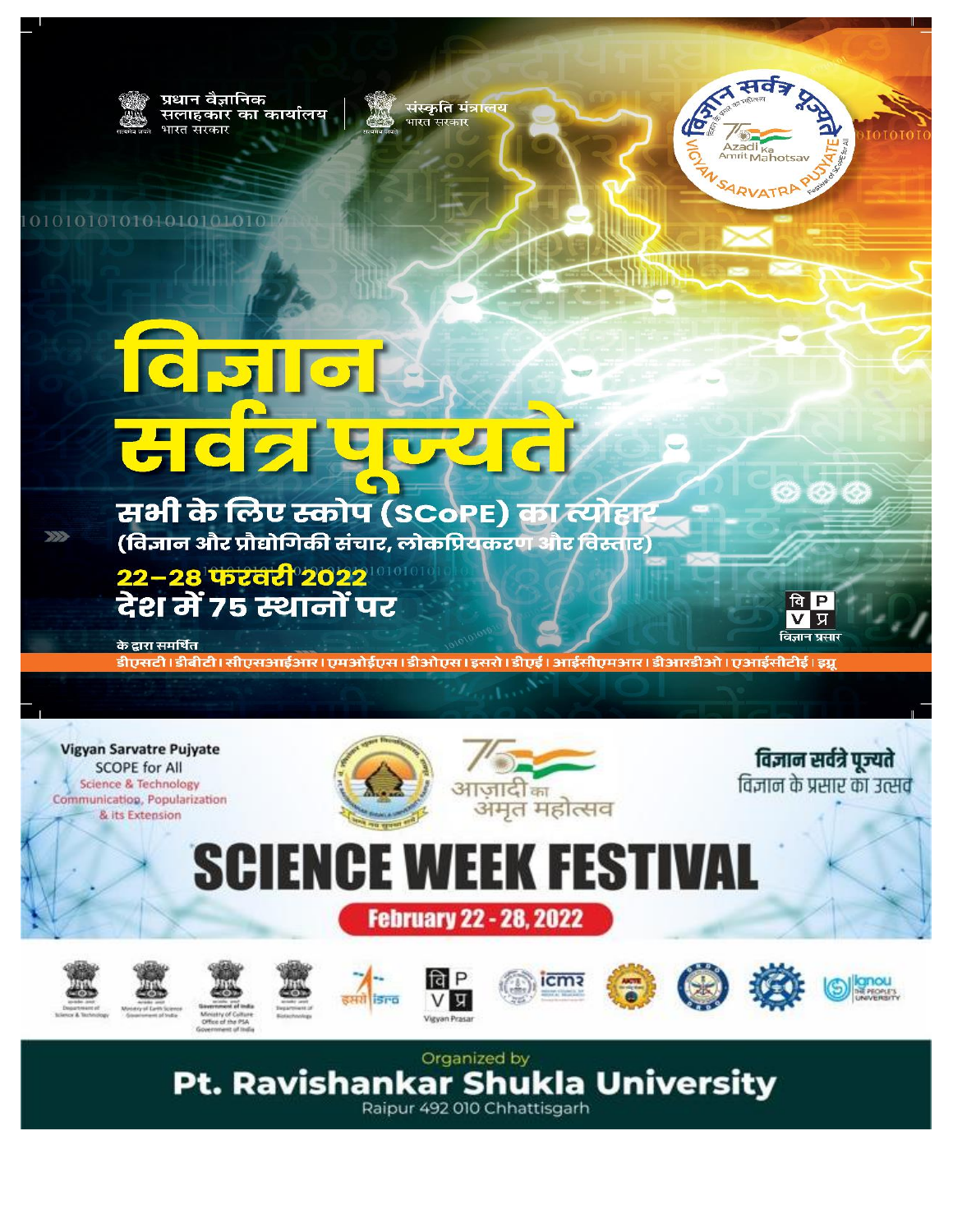



| Vigyan Sarvatra Pujyate: Festival of SCoPE for All                       |                |                                                                                                                       |  |
|--------------------------------------------------------------------------|----------------|-----------------------------------------------------------------------------------------------------------------------|--|
| (22-28 February 2022)                                                    |                |                                                                                                                       |  |
| <b>Organized by</b>                                                      |                |                                                                                                                       |  |
| Pt. Ravishankar Shukla University, Raipur 492 010, Chhattisgarh          |                |                                                                                                                       |  |
| Venue: Pt. Deen Dayal Upadhyaya Auditorium, Raipur 492 010, Chhattisgarh |                |                                                                                                                       |  |
| <b>Rules for Competitions</b>                                            |                |                                                                                                                       |  |
| Day                                                                      | <b>Time</b>    | Programme                                                                                                             |  |
| $Day-02$                                                                 | 02:30 to 04:30 | <b>Competition: Elocution</b>                                                                                         |  |
| Wednesday<br>23.02.2022                                                  |                | Rules-<br>1.5 minutes time will be given to each participants.                                                        |  |
|                                                                          |                | 2. Topic will be display on flex for both school and colleges separately.                                             |  |
|                                                                          |                | 3. Must be present with institutional ID/Aadhar card/voter ID or any                                                  |  |
|                                                                          |                | identify card.                                                                                                        |  |
|                                                                          |                | 4. Judges decision will be final.                                                                                     |  |
|                                                                          |                | Competition coordinator- Mr. Raju Jangade.<br>Contact number- 7974307646, 9827993544                                  |  |
|                                                                          |                |                                                                                                                       |  |
|                                                                          |                | <b>Competition: Extempore</b>                                                                                         |  |
|                                                                          |                | 1. Maximum 4 minutes time will be given to each participants.                                                         |  |
|                                                                          |                | 2. Topic will be given on the basis of lottery system just 2 minutes before                                           |  |
|                                                                          |                | his/her presentation.<br>3. Candidate may prefer Hindi/English language.                                              |  |
|                                                                          |                | 4. Participants will not be allowed to take help from anything-mobile,                                                |  |
|                                                                          |                | paper etc.                                                                                                            |  |
|                                                                          |                | 5. Must be present with institutional ID/Aadhar card/voter ID or any                                                  |  |
|                                                                          |                | identify card.                                                                                                        |  |
|                                                                          |                | 6. Judges decision will be final.<br>Competition coordinator- Dr. Amitesh Kumar Singh.                                |  |
|                                                                          |                | Contact number- 7398505538                                                                                            |  |
|                                                                          |                |                                                                                                                       |  |
| Day-04                                                                   | 02:30 to 04:30 | <b>Competition: Slogan Writing</b>                                                                                    |  |
| Friday                                                                   |                | 1. Must be in original and creative slogan.                                                                           |  |
| 25.02.2022                                                               |                | 2. Candidate may prefer Hindi/English language.<br>3. Concise: 20 words maximum.                                      |  |
|                                                                          |                | 4. No spelling errors should be there.                                                                                |  |
|                                                                          |                | 5. Slogan should be as per theme.                                                                                     |  |
|                                                                          |                | 6. Participants must mention their name, class, school, college/school of                                             |  |
|                                                                          |                | studies/institute in below side of paper.                                                                             |  |
|                                                                          |                | 7. Slogan should be written in A-3 size page.<br>8. Must be present with institutional ID/Aadhar card/voter ID or any |  |
|                                                                          |                | identify card.                                                                                                        |  |
|                                                                          |                | 9. Judges decision will be final.                                                                                     |  |
|                                                                          |                | Competition coordinator- Mr. Sonaram Verma.                                                                           |  |
|                                                                          |                | Contact number- 9926744931                                                                                            |  |
|                                                                          |                | <b>Competition: Science Chaupal</b>                                                                                   |  |
|                                                                          |                | 1. The questions query will be scrutinized by expert team first after that                                            |  |
|                                                                          |                | student will be allowed to ask.                                                                                       |  |
|                                                                          |                | 2. Must be present with institutional ID/Aadhar card/voter ID or any                                                  |  |
|                                                                          |                | identify card.<br>3. Judges decision will be final.                                                                   |  |
|                                                                          |                | Competition coordinator- Dr. Roli Tiwari.                                                                             |  |
|                                                                          |                | Contact number- 9893609999                                                                                            |  |
|                                                                          |                |                                                                                                                       |  |